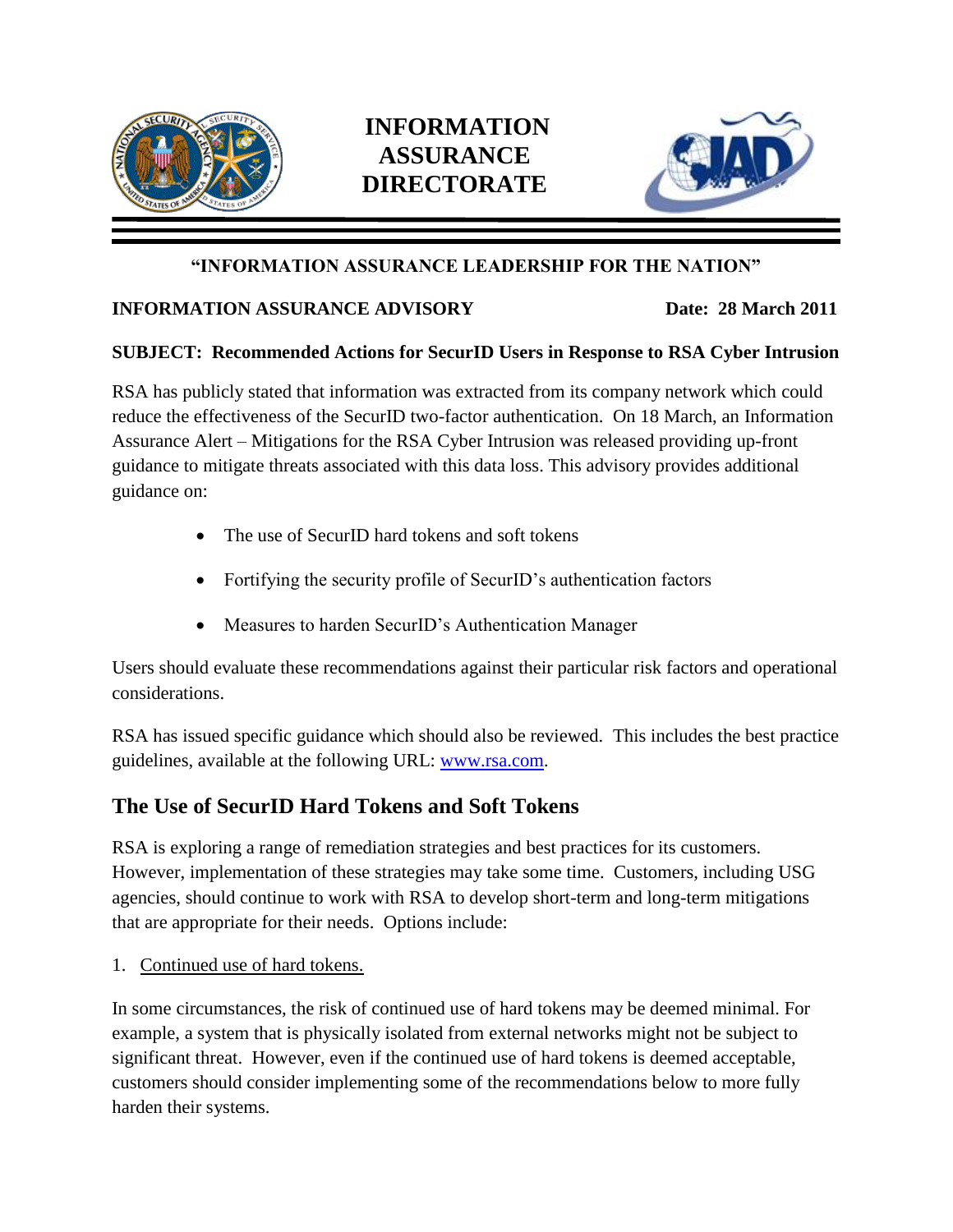2. Replacing hard tokens with soft tokens.

An alternative to the use of hard tokens is to deploy soft tokens. For this option, an application is installed on a computing device to generate a one-time password. The downside of this approach is that all authentication information is then stored on that device. The effectiveness of soft token-based solutions depends on the type of device and means to integrate it into the authentication solution.

Soft tokens can be deployed via:

- A non-networked Personal Digital Assistant (PDA). One of the main benefits of an external token is that the seed value is not stored on the user's computer, which may be vulnerable to network intrusion. A non-networked PDA with soft token functionality could provide the same level of assurance. For this option, the end user would load the soft token on the device and then use it just like the original hard token. Two issues for USG customers would be the availability of these devices and the need to disable networking features. This solution may be more viable for the larger user community.
- A smartphone. A smartphone (e.g. BlackBerry, iPhone, Android) could be loaded with the soft-token functionality and used in the same manner as the hard token. This option might gain wider acceptance than the non-networked PDA option, as smartphones are routinely carried by both senior government officials and nongovernment personnel. The downside is that these devices are networked and thus more susceptible than the SecurID token or non-networked PDA to network intrusion. This may be the most viable option for many USG customers.

## **Fortifying the Authentication Factors**

As a best practice, for critical applications, SecurID should not be used as the sole means of authentication. Recommendations and guidance on additional authentication measures and how to securely implement them are below.

- 1) Augment SecurID with usernames and passwords. A relatively simple way to augment SecurID is to also require a user to log in to the protected system/network. This forces the adversary to compromise additional user information in order to gain access. Specific measures include the following:
	- Enable Account Login Restrictions Enclaves should establish standard working hours for users and disable remote logins outside of users' established working hours. This can be enforced by the Authentication Manager or many account authorization systems such as Active Directory or LDAP.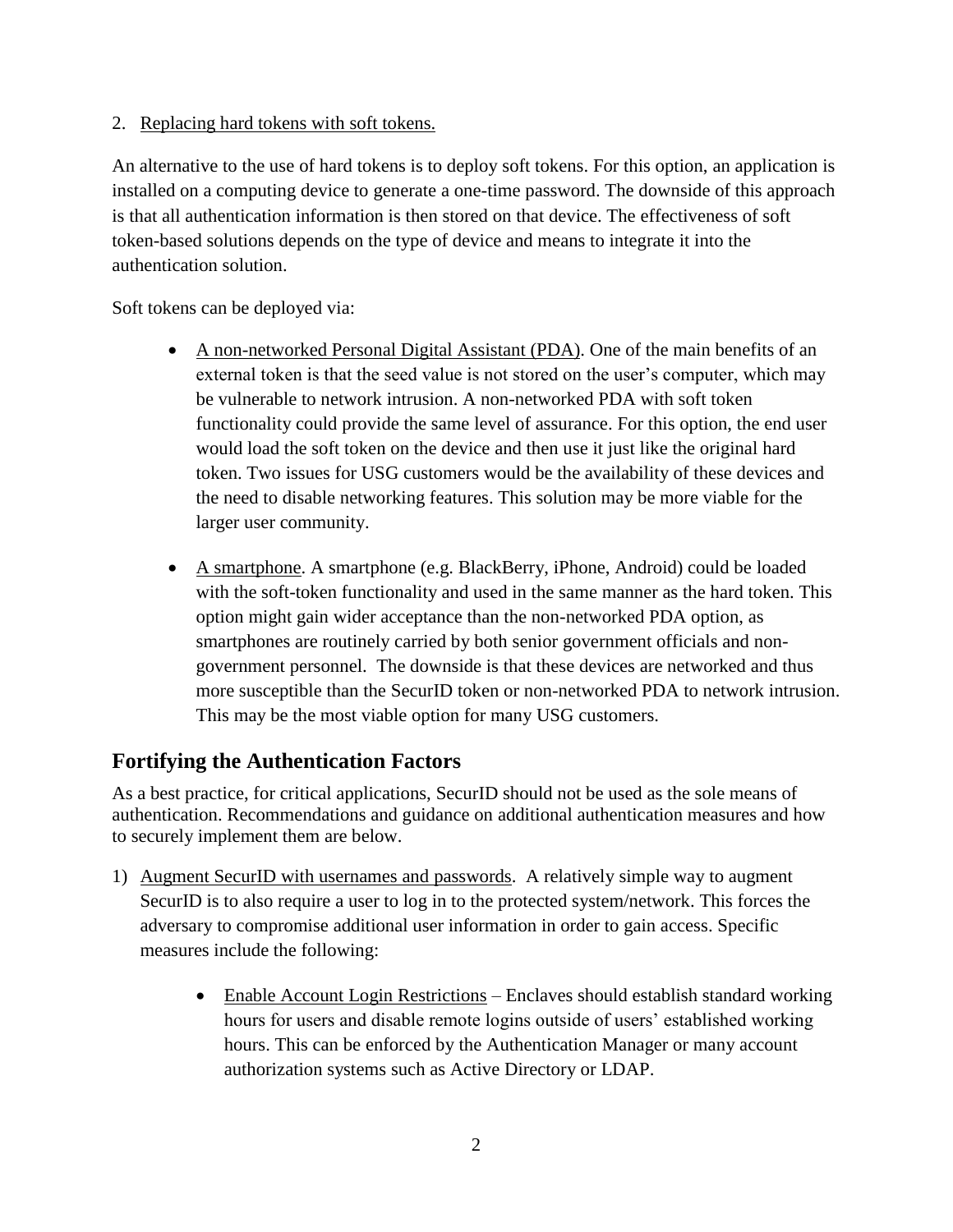- Require users to phone-in before  $\log \frac{e}{e}$  in Require remote users to call in to system administrators in order to authorize remote logins for a period of time. Accounts should have remote login disabled by default and manually enabled by a system administrator when called by the user. The accounts should revert back to a disabled state automatically after a defined period of time.
- 2) Augment SecurID with the DoD Common Access Card (CAC) card. A DoD customer could choose to augment or replace its existing SecurID system with the DoD CAC card, which is widely used across the DoD. A downside of this is that an entirely new system would need to be integrated into the enterprise infrastructure and users and administrators would need to familiarize themselves with new procedures. Customers in other parts of the US Government could employ HSPD-12(PIV) cards in a similar manner.
- 3) Perform regular audits of remote login activity. Enclaves should regularly audit login activities in order to identify unauthorized activity. For U.S. Government users, any unusual or unauthorized activity should be immediately reported to DHS/US-CERT or USCYBERCOM. Specific steps include:
	- Verify remote logins with each user. Logs of remote access can be verified on a daily or weekly basis. This is especially critical for high-risk users and/or critical applications. At a minimum, verify remote logins for users associated with suspicious activity.
	- Analyze logs for unusual IP Addresses. This will help identify remote access from unknown IP addresses for a given user.
	- Analyze logs for failed login attempts. A spike in the number of failed login attempts may indicate adversarial activity.
	- Notify users of last logins. Users can be prompted with their last login date/time with each login. This will help users identify unauthorized activity on their accounts
- 4) Implement robust PIN policies If it is not possible to integrate additional mechanisms, implement strong policies for PIN and password usage and selection. The following should be considered:
	- Enforce the selection of robust PINs and passwords (e.g. longer and more complex PINs). Implement a randomized pin capability in which the pin is randomly generated and issued to the user.
	- Have users select new PINs and passwords and increase the frequency at which this needs to be performed. If possible, positively confirm the identity of the user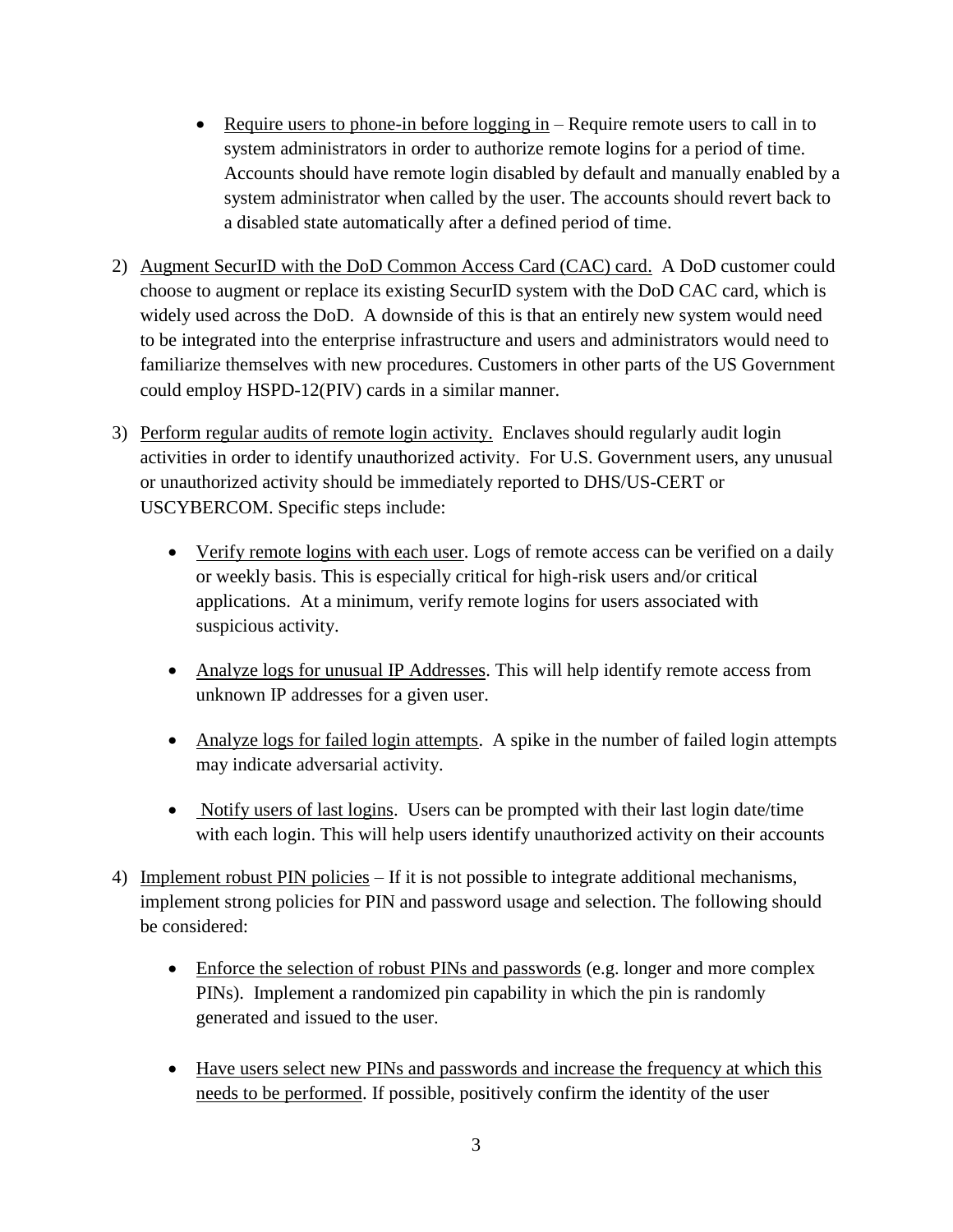requesting the PIN change (e.g. via face-to-face interaction) and review logs associated with that user to detect indications of unauthorized SecurID use.

• Implement quicker user lock-out after failed log-in attempts. Disable automatic reenablement of locked-out accounts in the Authentication Manager.

## **Authentication Manager (AM) Hardening**

- 1. Change default passwords. Many systems are installed with a default password. Often this value is not changed after installation is complete. This password should be changed immediately in accordance with robust password policies.
- 2. Install a system integrity checker. The integrity of critical network resources, such as the AM, should be maintained. Tools can be installed on a server to establish a system baseline and then monitor the system for changes to that baseline. For this to be truly effective, it is recommended that the AM be loaded on a clean server.
- 3. Only install valid software. The Windows operating system (OS) validates signatures on critical software, such as extensions of the OS or cryptographic subsystem. Windows informs the user of the results of the validity checks. If these checks fail, that software should not be loaded onto the system.
- 4. Do not co-locate the AM with other services. If possible, house the AM on its own server platform to minimize the potential of it being exploited via vulnerabilities from other services. Disable all unneeded services. In particular, file system sharing between the AM server and other servers should be prohibited.
- 5. Restrict Internet access from the AM. As stated above, the integrity of the AM is critical to the proper functioning of the SecurID system. To help maintain the integrity of the AM, access to the Internet from the AM should be restricted to the greatest extent possible. If access is not needed, prohibit it. If access is required but only to a finite set of machines or services, restrict access accordingly.
- 6. Limit user access to the AM. User access to the AM should be restricted to only those administrators requiring access.
- 7. Baseline the AM network communications. As part of normal operations, the AM must interface with other components on the network (e.g. domain server, end user host). Network traffic associated with those communications should be collected, analyzed, and baselined. Once this baseline is established, communications should be monitored to detect anomalous traffic.